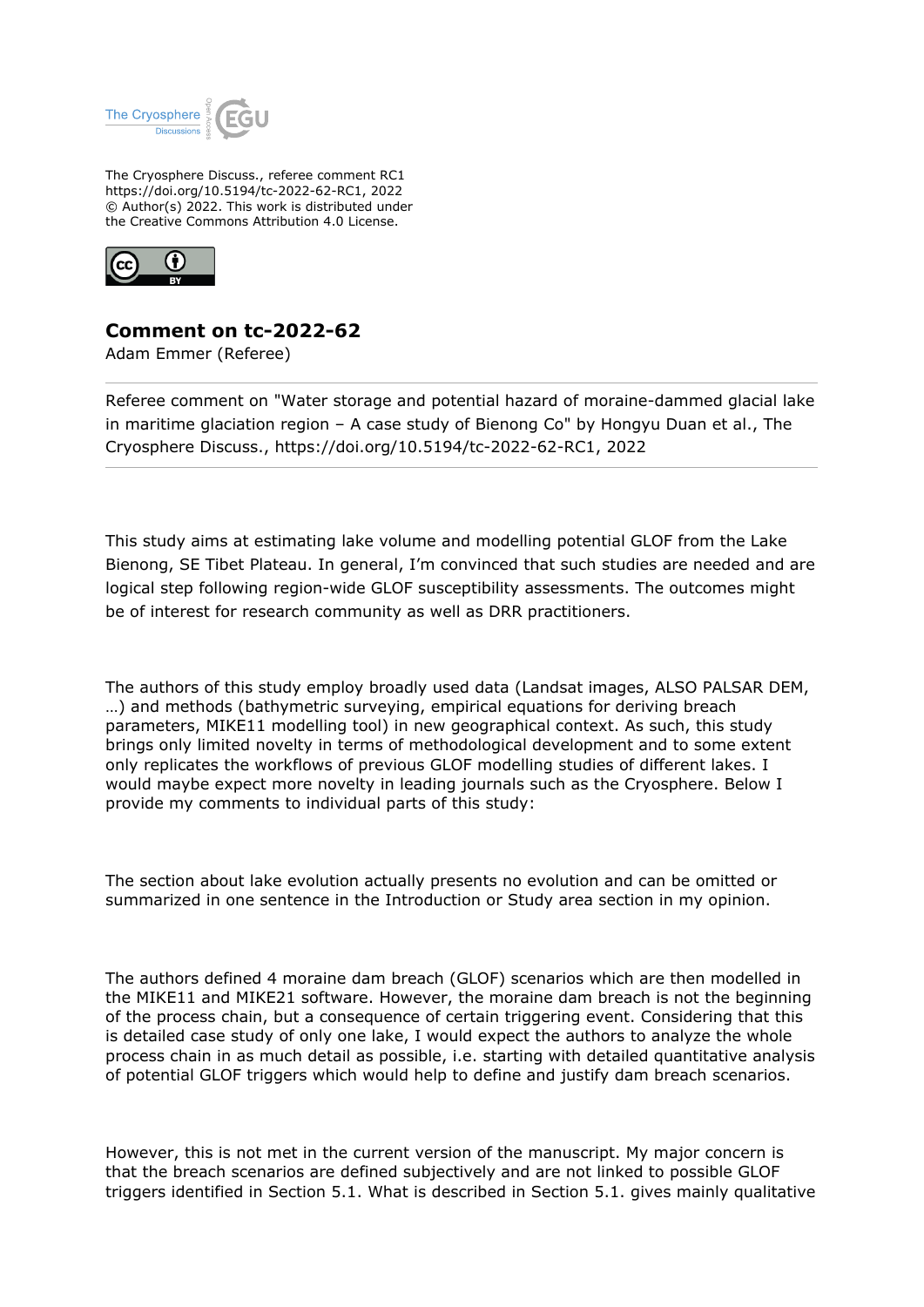overview of potential GLOF triggers. This is perhaps true for many lakes in the region, but there is no link to considered breach depth scenarios. And this is the major drawback of this study in my opinion.

For instance, I wonder what would need to be the magnitude of triggering slope movement to initiate 72 m deep breach? Is there any evidence that such slope movement could occur in the lake's surrounding? Landslide zones identified in Figure 11 don't seem to be releasing large mass volumes into the lake. Ideally, the initial slope movement, displacement wave propagation in the lake as well as dam breaching would be modelled, not only the GLOF. Critical questions regarding potential GLOF triggers are: Is there any evidence of mass movements entering the lake in the past? Have you observed any evidence from your analysis of remote sensing images and DEMs? Is there any evidence of potential future mass movements (displaced blocks, surface ruptures, opening crevasses, etc.)? Any evidence from your field work? Did any strong earthquake hit the region in the past? Did the lake experience any precipitation / temperature extremes? Do you expect them to change in the future? Considering the scope of the study (case study of one lake), individual triggers should be identified, quantified and treated more in depth in my opinion, feeding the definition of dam breach (GLOF) scenarios.

For the modelling part (Section 4.3, Table 3, Figures 7 to 10), flow velocities and peak discharge drop in Bada to 0.26 m/s (2,260 m3/s) in the most extreme scenario, after which it again speeds up to 18.47 m/s (22,992 m3/s) in Zongri is contra-intuitive and should be discussed / explained. In Figure 10, you even have negative peak discharge in Bada (?). Also the flow velocities of Scenario-1 (S1 to Jiawu; 44 to 65 m/s) seem unrealistically high considering it is supposed to originate from moraine dam breach.

Finally, the authors invested a lot of effort in comparing lake volumes (Section 5.2) and lake volume estimates (Section 5.3), but the implications of these comparisons are nebulous to me and the statistical treatment is incorrect. Considering the bathymetry done by the authors, it is clear that: (i) they have the best possible lake volume estimate for their study; (ii) their one bathymetry can hardly be used to validate or evaluate existing area-volume relationships. Strikingly, bathymetric data used to develop the new area-volume relationship (Table 5, Figure 12) are then used for the performance assessment (Tabel 7, Figure 14), which is statistically not correct. Moreover, some of the existing equations (e.g. Fujita's equation developed specifically for Himalayan lakes) are not considered in this comparison. Further, the number of lakes listed in Table 5 is too low to generate any meaningful conclusions about a difference between lakes associated with continental and maritime glaciers. In addition, it seems that simply larger lakes are deeper as you only have one lake  $> 1$  km2 associated with continental glacier in your dataset while all lakes associated with maritime glaciers are > 1km2. This makes the Discussion section overall weak.

Table 4: if the lake has a surface outflow, dam freeboard  $= 0$ m.

Mean breach (Eq. 3) is used as max. breach in Figure 6; please check